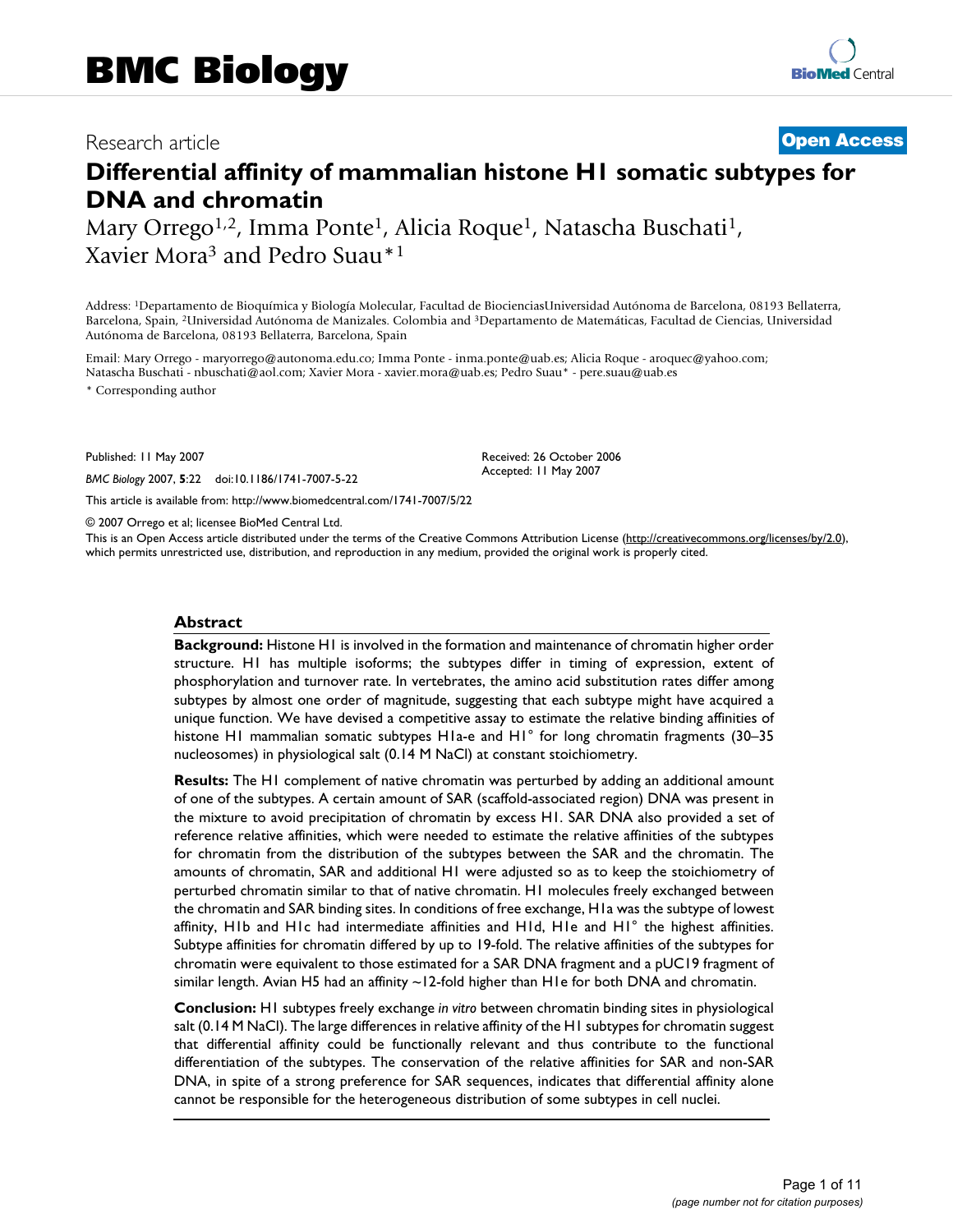# **Background**

Histone H1 is involved in the formation and maintenance of chromatin higher order structures. It is currently accepted that H1 could have a regulatory role in transcription through the modulation of chromatin folding. H1 has been described as a general transcriptional repressor because it contributes to chromatin condensation, which limits the access of the transcriptional machinery to DNA. Other studies indicate that H1 might regulate transcription at more specific level, participating in complexes that either activate or repress specific genes [1-9]. Preferential binding to SARs (scaffold-associated regions) [10] and participation in nucleosome positioning [11] are other mechanisms by which H1 could contribute to transcriptional regulation. H1 has also been implicated in the inhibition of chromatin replication [12-14].

H1 histones from metazoa have a characteristic threedomain structure: a short amino-terminal domain (20–35 amino acids), a central globular domain (~80 amino acids) and a long C-terminal domain  $(\sim 100 \text{ amino acids})$ [15]. The N- and C-terminal domains are extremely basic. The C-terminal domain is the primary determinant of H1 binding to chromatin [16]. Several properties of linker histones, such as the ability to stabilize chromatin folding [17,18], the preferential binding to SARs [19], activation of apoptotic nuclease [20] and binding to heterochromatin protein HP1 $\alpha$  [21], appear to be determined by the C-terminal domain.

H1 has multiple isoforms. The sequences of over 100 subtypes from plants, invertebrates and vertebrates are available. Often more than one subtype is expressed in a given species. In mammals, at least six somatic subtypes, H1a-e and H1°, a male germ-line specific subtype, H1t, and an oocyte-specific subtype, H1oo, are expressed [22-25]. The subtypes differ in their timing of expression [26], extent of phosphorylation [27] and turnover rate [28,29]. *In vitro* evidence supports the hypothesis that the subtypes differ in their ability to condense chromatin [30-33]. In vertebrates, the amino acid substitution rates differ among subtypes by almost one order of magnitude, suggesting that each subtype could have acquired a unique function [34]. Developmental and gene expression studies also support that the different subtypes play distinct roles in chromatin structure [6,35-37].

Linker histone molecules can exchange *in vitro* and *in vivo* between chromatin binding sites [38-41]. We have used this fact to devise a competitive assay to estimate the relative affinities of the subtypes H1a-e and H1° for long chromatin fragments in physiological salt. The results described here also show that although the absolute affinities of H1 subtypes for different DNA sequences can vary widely, the relative affinities are conserved.

# **Results**

#### *Relative affinities of the H1 subtypes for DNA*

The relative affinities of the H1 subtypes for a SAR fragment of 657 bp from the *Drosophila* histone cluster [10] were estimated by competition of two or three subtypes for a limited amount of DNA (Figure 1). The complexes were prepared by salt-gradient dialysis and their subtype composition did not change with further incubation. Their composition was therefore considered to be at equilibrium or very close to equilibrium. Complexes were separated from the remaining free protein by centrifugation, and the relative affinities of the competing subtypes estimated from the band intensities of the pellets and the supernatants (see Additional File 1) as described in the Methods section with the expression:

$$
k_{\text{DNA}}^{i/j} = \left( \frac{[iDNA]}{[j]_{\text{free}}}/([jDNA] [i]_{\text{free}} \right) \quad (1)
$$

With increasing excess of a 1:1 mixture of two competing subtypes, the ratio of free subtypes, [j]/[i], tends to one and the ratio of the bands in the pellets approaches the true value of  $k_{\text{DNA}}$ <sup>*i*/j</sup>. Figures 1A and 1C show competition between H1° and H1a with excess protein of 1.5 and 10, which yield values of H1a/H1° in the pellets of about 6 and 15, respectively.

With the six subtypes H1a-e and H1° fifteen different pairs can be formed; however, five pairs, including the six subtypes, are enough to estimate the relative affinities of the six subtypes. We measured the relative affinities of eight (pUC19) or nine (SAR) different pairs (Table 1), and the redundancy of the data was used to calculate the best values fitting the experimental data as well as the error associated with the estimate (Table 2). Representative competitions are shown in Figure 1. The order of affinities for SAR DNA, expressed relative to H1a, the weakest binding subtype, was  $H1a$   $(1.0)$  <  $H1c$   $(4.1)$  <  $H1b$  $(5.6)$  < H1e $(15.0)$  < H1<sup>o</sup> $(20.0)$  < H1d $(20.0)$ , where the figures in parenthesis are the relative affinities.

Similar experiments were performed with a pUC19 fragment of 587 bp. The relative affinities were similar to those obtained with the SAR fragment, namely H1a (1.0)<H1c (5.0)<H1b (6.1)<H1e(15.4)<H1°(20.9)<H1d(24.0). The calculated relative affinities and the absolute error estimates for all possible pairs are given in Tables 2 and 3.

#### *Relative affinities of the H1 subtypes for chromatin*

To estimate the relative affinities of the subtypes for chromatin, we perturbed the H1 complement of native chromatin by adding an additional amount of one of the subtypes. A small amount of SAR DNA was present in the mixture to avoid precipitation of chromatin by excess H1. SAR DNA also provided a set of reference relative affini-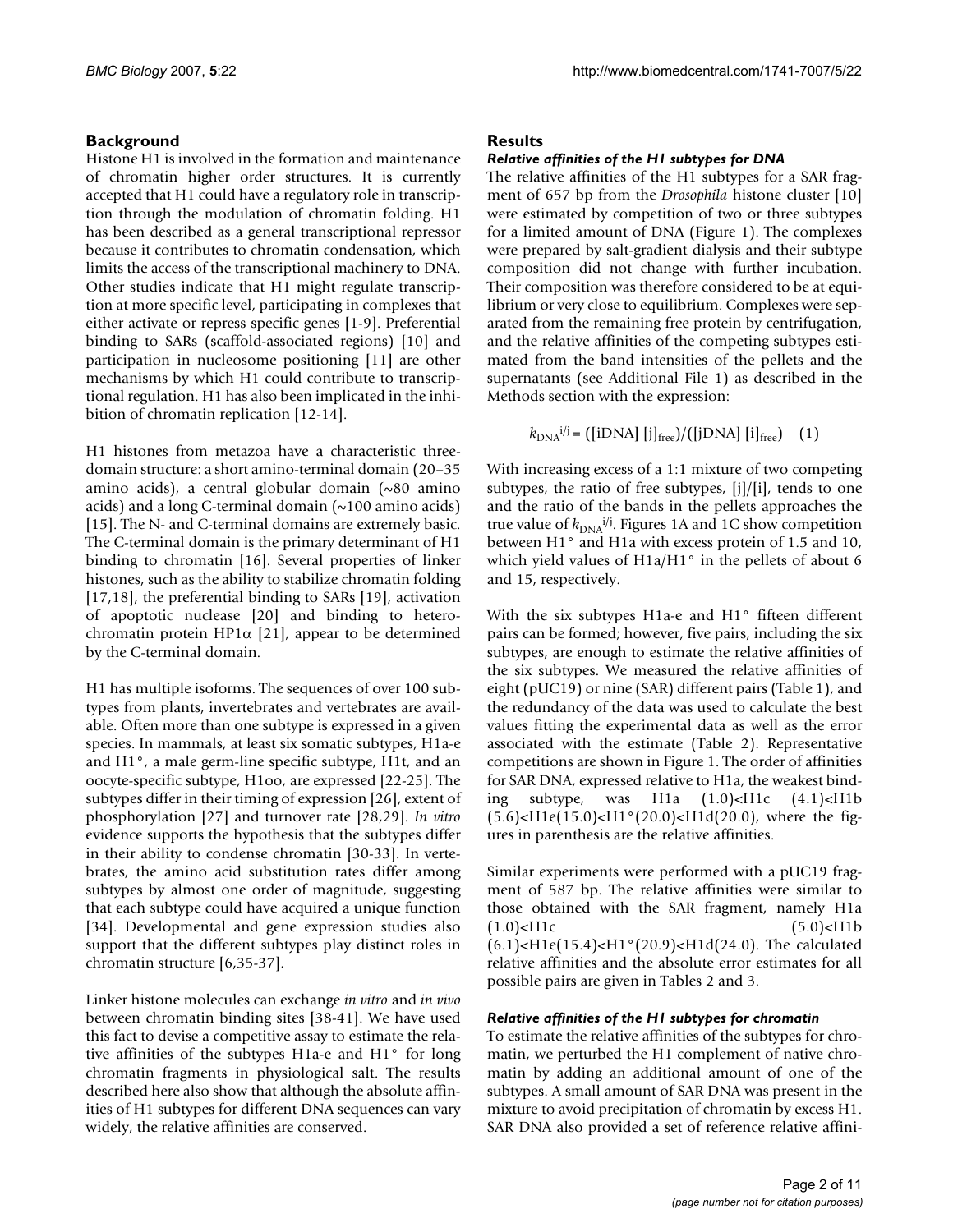|             |                                            |               | SAR(3:1) |           | pUC19(3:1) |   |
|-------------|--------------------------------------------|---------------|----------|-----------|------------|---|
| A           |                                            | p             | S        | p         | S          | i |
|             | a<br>$\mathbf 0$                           |               |          |           |            |   |
|             | b<br>0                                     |               |          |           |            |   |
|             | $\begin{array}{c} c \\ 0 \end{array}$      |               |          |           |            |   |
|             | d<br>$\mathbf 0$                           |               |          |           |            |   |
|             | e<br>$\mathbf 0$                           |               |          |           |            |   |
|             |                                            | <b>SAR</b>    |          | pUC19     |            |   |
| $\mathsf B$ | d<br>$\begin{array}{c} 0 \\ 0 \end{array}$ | p             | S        | p         | S          | i |
|             |                                            |               |          | SAR(10:1) |            |   |
| Ć           |                                            | a<br>$\bf{0}$ | p        | S         |            | İ |

**Figure 1** and  $\overline{P}$  and  $\overline{P}$  and  $\overline{P}$  and  $\overline{P}$  and  $\overline{P}$  and  $\overline{P}$  amount of amount of amount of  $\overline{P}$ 

**Competition between H1 subtypes for a limited amount of DNA**. **(A)** Competition between pairs of subtypes. The protein (total H1)/DNA ratio was 3:1 (w/w). This weight ratio is equivalent to  $\sim$ 0.09 H1 molecules per base pair or  $\sim$ 3 H1 molecules per DNA binding site (assuming a DNA binding site of 33 base pairs [42]). The whole pellet and 1/3 of the supernatant were run on the gel. The subtypes H1a-e and H1° are indicated on the left (a-e, 0). SAR, scaffold attachment region from the *Drosophila*  histone cluster (657 bp); pUC19, HaeIII/HaeIII fragment from pUC19 (587 bp); i, input mixture of subtypes; p, pellet; s, supernatant. **(B)** Competition between three subtypes. **(C)** Competition with a protein/DNA ratio of 10:1 (w/w), equivalent to ~10 H1 molecules per DNA binding site. The whole pellet and supernatant were run on the gel.

| $k_{\text{DNA}}$ i,j |       | <b>SAR</b> |       |       | pUC19 |       |
|----------------------|-------|------------|-------|-------|-------|-------|
| a/0                  | 0.042 | 0.056      | 0.043 | 0.041 | 0.051 | 0.056 |
| b/0                  | 0.294 | 0.280      | 0.293 | 0.291 | 0.283 | 0.308 |
| c/0                  | 0.202 |            |       | 0.220 |       |       |
| d/0                  | 1.007 | 1.118      |       | 1.250 | 1.153 |       |
| e/0                  | 0.713 | 0.801      | 0.708 | 0.703 | 0.681 | 0.781 |
| e/c                  | 3.776 |            |       | 3.301 |       |       |
| c/a                  | 3.780 |            |       | 5.367 |       |       |
| d/c                  | 4.726 |            |       | 4.409 |       |       |
| b/a                  | 5.040 |            |       |       |       |       |

**Table 1: Experimental values of relative affinity of the H1 subtypes for SAR and pUC19 DNA. The numbers correspond to** 

**individual experiments.**

ties, needed to estimate the relative affinities of the subtypes for chromatin from the distribution of the subtypes between the SAR and the chromatin. The amounts of chromatin, SAR and additional H1 were adjusted so as to keep the stoichiometry of perturbed chromatin similar to that of native chromatin. H1 molecules freely exchanged between the chromatin and SAR binding sites, leading to a new chromatin H1 complement enriched in the added subtype. In the presence of 140 mM NaCl, complete equilibration of H1 between chromatin and SAR binding sites was reached in less than 30 min.

We used a SAR sequence in the exchange experiments because the high binding affinity of H1 to SARs allowed the easy separation of the H1/SAR complexes from chromatin after exchange. We estimated that the binding of H1 to the SAR fragment was about 40 times stronger than to the pUC19 fragment (M. Orrego and P. Suau, unpublished results). With polyglutamic acid, a molecular species that has been used as a histone sink in nucleosome and chromatin reconstitution, the insoluble complexes with H1 were contaminated with core histones. The pUC19 fragment used in the binding experiments was also tested but the exchange was very inefficient, probably due to the much higher affinity of H1 for chromatin than for the pUC19.

In the absence of added H1, the SAR fragment efficiently displaced the H1 from chromatin (Figure 2). The affinity

**Table 2: Estimated relative affinities of the H1 subtypes for SAR DNA. The absolute error estimates are shown in parenthesis.**

| $k_{\mathsf{SAR}}$ i/j | b        | c           | d         | е         | 0         | (i) |
|------------------------|----------|-------------|-----------|-----------|-----------|-----|
| a                      | 5.6(0.7) | 4.1 $(0.4)$ | 20.0(3.2) | 15.0(2.1) | 20.0(2.0) |     |
| b                      |          | 0.7(0.1)    | 3.7(0.6)  | 2.7(0.4)  | 3.6(0.4)  |     |
| c                      |          |             | 5.1(0.7)  | 3.7(0.5)  | 5.0(0.6)  |     |
| d                      |          |             |           | 0.7(0.1)  | 1.0(0.1)  |     |
| e                      |          |             |           |           | 1.3(0.1)  |     |
| (j)                    |          |             |           |           |           |     |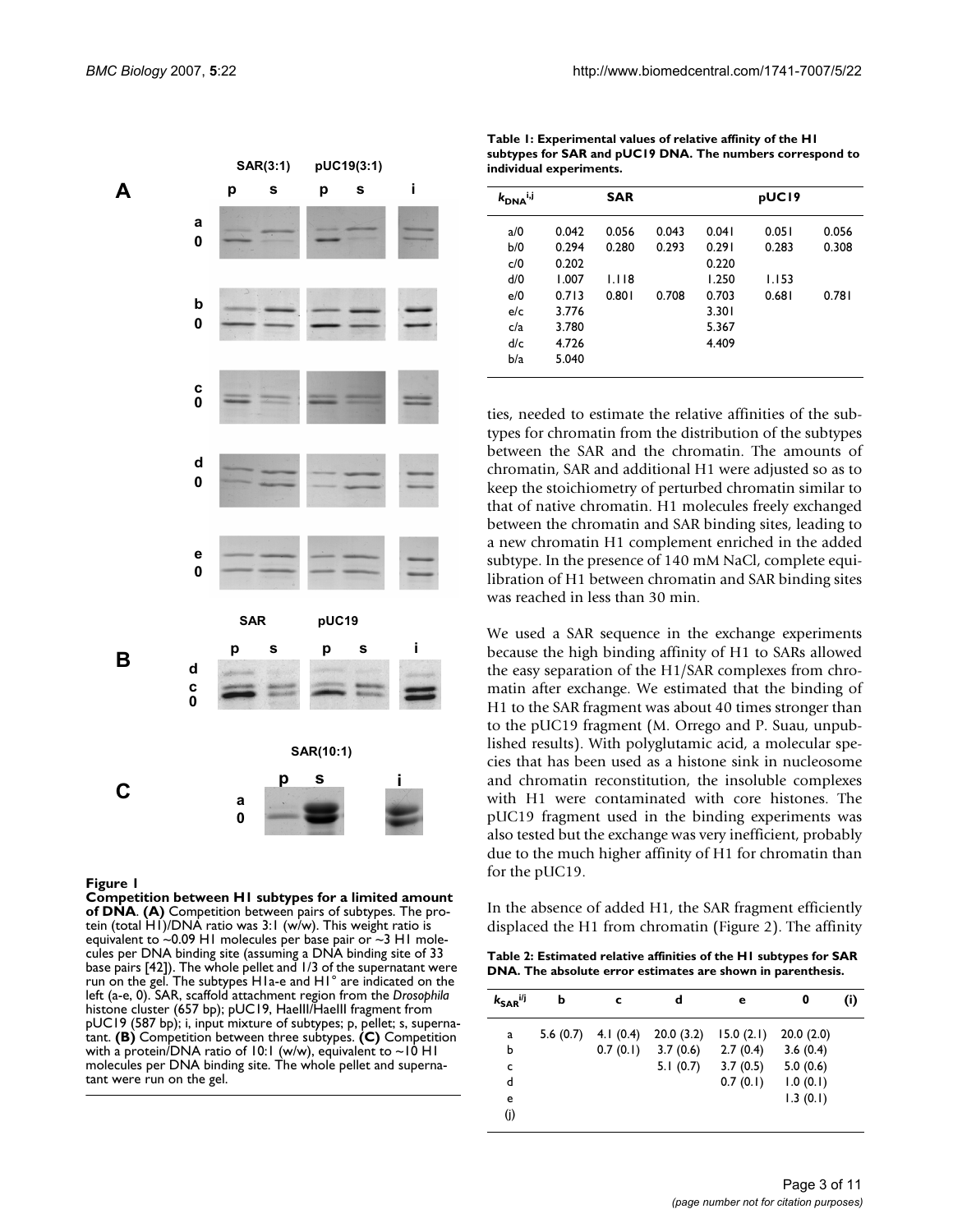**Table 3: Estimated relative affinities of the H1 subtypes for pUC19 DNA. The absolute error estimates are shown in parenthesis.**

| $k_{\text{pUC19}}$ <sup>i/j</sup> | b           | c        | d         | е         | 0         | (i) |
|-----------------------------------|-------------|----------|-----------|-----------|-----------|-----|
| a                                 | 6.1 $(1.0)$ | 5.0(0.6) | 24.0(3.8) | 15.4(2.3) | 20.9(2.3) |     |
| ь                                 |             | 0.8(0.1) | 3.9(0.7)  | 2.5(0.4)  | 3.4(0.3)  |     |
| c                                 |             |          | 4.8(0.7)  | 3.1(0.4)  | 4.2(0.4)  |     |
| d                                 |             |          |           | 0.7(0.1)  | 0.9(0.1)  |     |
| e                                 |             |          |           |           | 1.3(0.2)  |     |
| (j)                               |             |          |           |           |           |     |

of H1 for chromatin binding sites, estimated from the displacement curve as described in the Methods section, was about 2.2 times that for SAR binding sites (assuming SAR and chromatin binding sites of 33 [42] and 198 bp, respectively, and an initial H1 stoichiometry of 0.8 molecules per nucleosome [43]). In this simple displacement experiment it could already be seen that the relative intensities of the H1 bands left on chromatin were similar to those of the original H1 complement, indicating that the relative affinities of the subtypes for chromatin and the SAR were also similar. However, H1a, H1b, H1d and H1° were present at low or very low amounts in chromatin and could not be detected in this kind of displacement experiment. Furthermore, we wished to measure the relative affinities of the subtypes at a stoichiometry similar to that of native chromatin. With this goal in mind, the H1 complement was redefined by adding a certain amount of a purified subtype. Independent experiments were performed with each of the six subtypes (Figure 3). The experimental relative affinities,  $k_{\text{Chr}}^{i/j}$ , were calculated from the band intensities of the SAR complexes and chromatin (see Additional File 2) as described in the Methods section with the expression:

$$
kcromi/j = kSARij([iChr]/[iSAR]/[jChr]/[jSAR])
$$
 (2)

As for the experiments of interaction with DNA, the redundancy of the experimental data allowed the estimate of the best values of relative affinity and the percentage error associated to the estimate.

The experimental relative affinities are shown in Table 4. The values of e/c outnumber all other i/j values because as major subtypes they could be measured in all perturbation experiments. In contrast, H1a, b, d were virtually absent from native chromatin. It is to be noted that the values of e/c were remarkably similar with independence of the added subtype, further indicating that the subtype composition had reached equilibrium. Using these values, the relative affinities best fitting the experimental values were calculated for all possible pairs, together with the absolute error estimates (Table 5). Table 6 shows the overall error estimates resulting from propagation of the errors in the estimates of the relative affinity for the SAR. The



#### Figure 2

**Displacement of histone H1 from chromatin by SAR DNA**. **(A)** A chromatin sample containing 20 μg of DNA was titrated with a SAR fragment (657 bp). Displaced H1 formed an insoluble complex with the SAR that was separated by centrifugation. The inset shows the H1 remaining on the chromatin. The experimental points were fitted to a hyperbolic function. **(B)** A plot of [H1Chr]/[Chr]<sub>free</sub> on the ordinate and  $[HISAR]/[SAR]_{free}$  on the abscissa gives a straight line. The slope of the line corresponds to  $k_{\text{Chr}}/k_{\text{SAR}}$ . The points are the average of three experiments. The bars show the interval spanned by the extreme values.

average of these estimates expressed in percentage is about 18%.

The relative affinities of the H1 subtypes for chromatin expressed in function of the weakest binding subtype H1a were: H1a (1.0)<H1b (4.2)<H1c (6.4)<H1e  $(15.9)$  < H $1^{\circ}(16.3)$  < H $1d(18.9)$ .

The six subtypes can be classified in three groups based on affinity: the high-affinity subtypes H1e, H1d and H1°, the intermediate-affinity subtypes, H1b and H1c, and H1a, the weakest binding subtype. The differences within the groups of intermediate and high affinity are small, and become non-significant when the experimental error is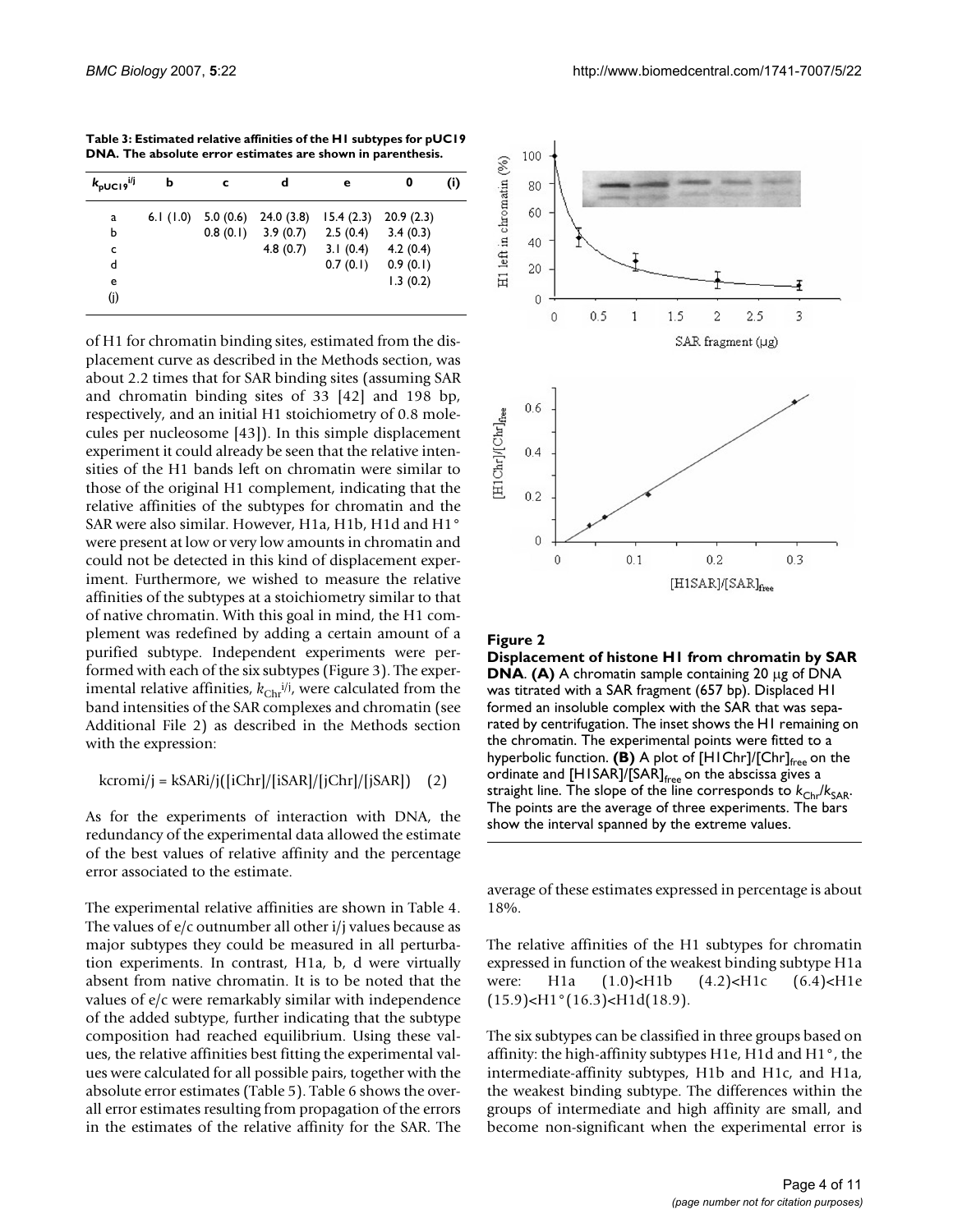

**Figure 3** 

**Perturbation of the H1 complement of native chromatin**. A sample of chromatin (30–35 nucleosomes) containing 30 μg of DNA was mixed with ~8 μg of SAR DNA and  $\sim$ 3 μg of one of the subtypes H1a-e and H1 $\degree$ . This amount of added H1 corresponds to ~0.4 molecules per nucleosome. The insoluble complex of SAR and H1 (p) was separated by centrifugation from chromatin (s) with its H1 complement redefined. Perturbation experiments with H1a, H1c and H1° were analyzed only by SDS gel electrophoresis. Experiments with H1b, H1d and H1e were analyzed by SDS and urea/acetic acid gel electrophoresis. Chromatin inputs analyzed by SDS and AU gel electrophoresis are shown (i). m, mixture of H1 subtypes separated by AU gel electrophoresis. The subtypes H1a-e and H1° are indicated (a-e, 0). CH, core histones.

considered, but the entity of the affinity groups is not compromised because the error is small compared to the differences between groups.

#### *Relative affinity of avian H5 for DNA and chromatin*

The relative affinities of chicken H5 and mammalian H1° for the SAR and the pUC19 DNA fragments were obtained from competition experiments as those described for the mammalian subtypes (Figure 4A). H5 had an affinity  $\sim$ 8fold higher than H1° and ~12-fold higher than H1e for both DNA fragments (Figure 4C).

**Table 4: Experimental values of relative affinity of the histone H1 subtypes H1a-e and H1° for chromatin.**

| a/c   | a/e   | b/c   | b/e   | d/c   | d/e   | e/c   | 0/c   | 0/e   |
|-------|-------|-------|-------|-------|-------|-------|-------|-------|
| 0.162 | 0.061 | 0.644 | 0.269 | 3.038 | 1.179 | 2.661 | 2.627 | 1.079 |
|       |       | 0.647 | 0.279 | 3.015 | 1.165 | 2.393 | 2.671 | 1.073 |
|       |       |       |       |       |       | 2.322 | 2.430 | 0.936 |
|       |       |       |       |       |       | 2.494 |       |       |
|       |       |       |       |       |       | 2.434 |       |       |
|       |       |       |       |       |       | 2.578 |       |       |
|       |       |       |       |       |       | 2.588 |       |       |
|       |       |       |       |       |       | 2.385 |       |       |
|       |       |       |       |       |       | 2.464 |       |       |
|       |       |       |       |       |       | 2.489 |       |       |
|       |       |       |       |       |       | 2.597 |       |       |

The native H1 complement of rat liver chromatin was perturbed with H5 to obtain the relative affinity of this heterologous subtype for chromatin. It can be seen that H5 was incorporated into chromatin (Figure 4B). Calculation of H1e/H5 relative affinity with Equation 2 gave a value of  $\sim$ 12 (Figure 4C), which coincides with the relative affinity for SAR DNA. In the same experiments, an H1c/H5 relative affinity of  $\sim$ 36 was obtained. The H1e/H1c relative affinity was 2.7, which is consistent with the previous values shown in Table 4.

#### **Discussion**

We used the free exchange of H1 molecules between chromatin and DNA binding sites to estimate the relative affinities of H1 somatic subtypes H1a-e and H1° for purified chromatin fragments of 30–35 nucleosomes in physiological salt at constant H1 stoichiometry. The assay consists of perturbing the H1 subtype complement of native chromatin by adding a certain amount of each of the purified subtypes. The presence of an appropriate amount of SAR DNA, for which histone H1 has a very high affinity, ensures the maintenance of the original H1 stoichiometry while avoiding chromatin precipitation by excess H1. H1 freely exchanges between chromatin and SAR binding sites. The relative affinities of the subtypes for chromatin can be estimated from the equilibrium distribution of the subtypes between chromatin and SAR, provided the relative affinities of the subtypes for the SAR are known. The latter were obtained from competition experiments between two or three different subtypes for a limited amount of DNA. This method could reproduce some aspects of *in vivo* binding, as, in a situation of free exchange, the occupation of a binding site by a given subtype should be determined by its relative concentration and affinity.

H1a is the subtype with the lowest affinity, H1b and H1c have intermediate affinities and H1°, H1e and H1d have the highest affinities. The lowest and the highest affinities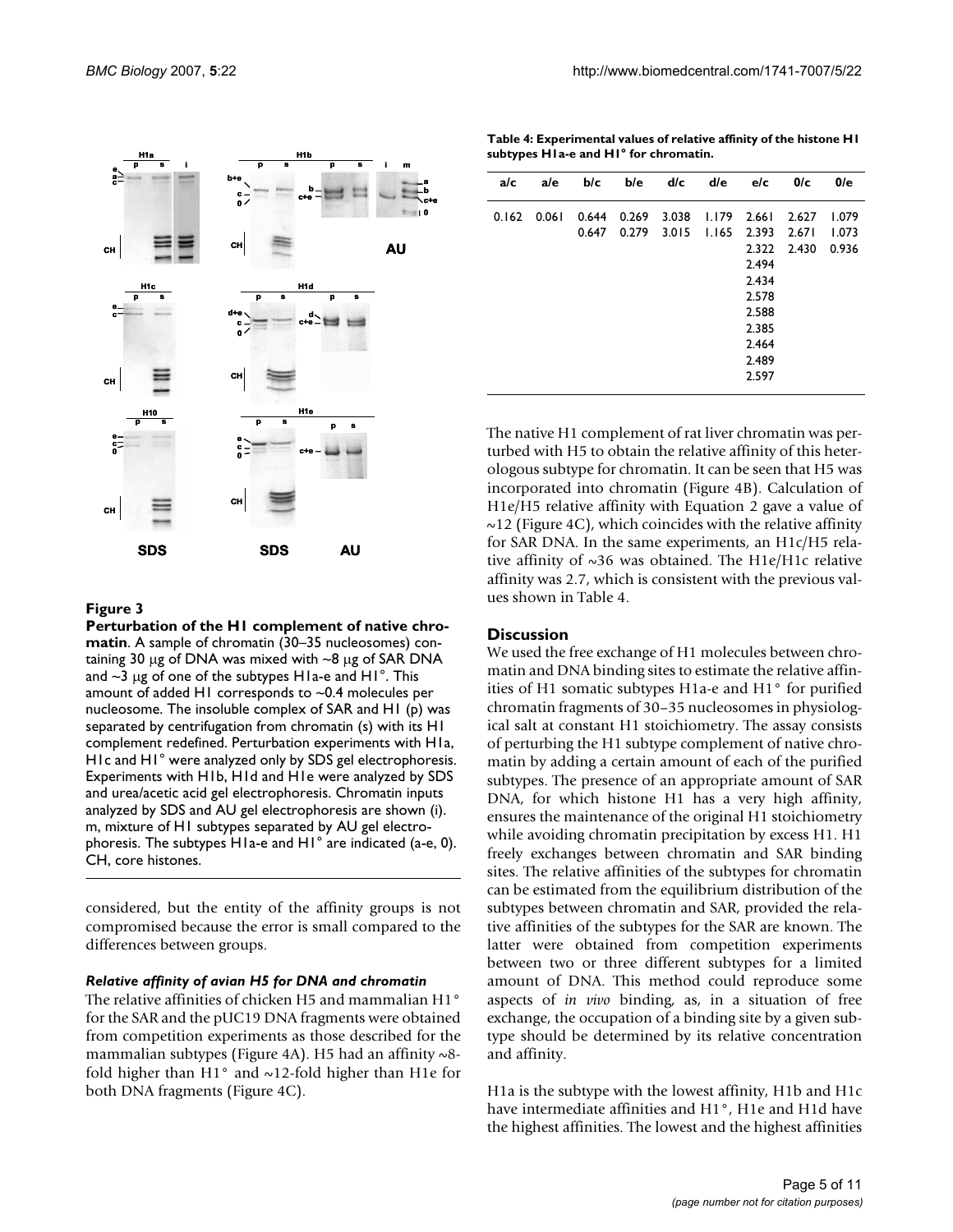**Table 5: Estimated relative affinities of the H1 for chromatin. The absolute error estimates of the chromatin perturbation experiments are shown in parenthesis.**

| $k_{\text{Chr}}$ <sup>i/j</sup> | b        | c        | d         | Е         | 0         | (i) |
|---------------------------------|----------|----------|-----------|-----------|-----------|-----|
| a                               | 4.2(0.4) | 6.4(0.3) | 18.9(1.5) | 15.9(1.0) | 16.3(1.2) |     |
| ь                               |          | 1.5(0.1) | 4.5(0.3)  | 3.7(0.2)  | 3.9(0.2)  |     |
| c                               |          |          | 3.0(0.1)  | 2.5(0.1)  | 2.6(0.1)  |     |
| d                               |          |          |           | 0.8(0.04) | 0.9(0.05) |     |
| е                               |          |          |           |           | 1.0(0.04) |     |
| (i)                             |          |          |           |           |           |     |

differed by a factor of 19, which corresponds to a  $\Delta G^{\circ}$ , of -1.8 Kcal/mol. Such a difference in binding affinity is large enough to support the functional differentiation of the subtypes. The affinities for DNA are similar but not identical to those for chromatin.

To validate the method for the estimation of subtype relative affinities, we performed competition experiments with avian H5. This subtype is restricted to avian nucleated erythrocytes, which are virtually transcriptionally inert. H5 is highly related to H1°, but in contrast to the latter, its C-terminal domain is highly arginine-rich [44]. This feature could contribute to the stability of the chromatin higher-order structure of avian erythrocyte chromatin. H5 appeared to have a binding affinity much higher than any mammalian somatic subtype for both DNA and chromatin: about 12-fold higher than H1e.

The differences in affinity of the H1 subtypes are basically determined by the C-terminal domain of the molecule [16]. The C-terminal domain has little structure in dilute solution, but becomes structured upon interaction with the DNA [45]. This suggests that small differences in the structure of the C-terminus affecting the spatial distribution of basic residues could be important in determining the differential affinity of the subtypes.

The relative affinities might be modulated *in vivo* by phosphorylation and other post-translational modifications such as polyADP-ribosylation, in a cell cycle and cell type

**Table 6: Overall absolute error estimates resulting from the propagation of the error of the estimates of relative affinity for the SAR.**

|     | b            | c   | d   | е    | 0    | (i) |
|-----|--------------|-----|-----|------|------|-----|
| a   | $\mathsf{L}$ | 0.7 | 4.7 | 3.1  | 3.2  |     |
| b   |              | 0.2 | 0.9 | 0.6  | 0.6  |     |
| c   |              |     | 0.8 | 0.6  | 0.7  |     |
| d   |              |     |     | 0.14 | 0.15 |     |
| e   |              |     |     |      | 0.14 |     |
| (j) |              |     |     |      |      |     |



#### **Figure 4**

**Affinity of avian H5 for DNA and chromatin**. **(A)**  Competition between H5 and H1° or H1e for a limited amount of SAR and pUC19 DNA. **(B)** Perturbation of H1 complement of native chromatin with H5. **(C**) Experimental H5 relative affinities for SAR and pUC19 DNA and chromatin. The number is the average of three independent experiments. p, pellet; s, supernatant; i, input; Chro, chromatin; 0, H1°; 5, H5; e, H1e; c, H1c; CH, core histones.

specific manner, leading to a large variety of subtype affinities [46-49].

H1 binding is not sequence specific; however, it shows binding preferences for certain DNA sequences. Besides a general preference for A.T-rich regions, H1 preferentially binds and aggregates scaffold-associated regions (SARs) [10]. Preference for particular non-A.T-rich sequences has also been reported [50,51]. The contribution of the features of the DNA sequence, in addition to the properties of the subtypes, to the binding affinity could give rise to an even larger variety of binding strengths.

All mammalian somatic subtypes, H1a-e and H1°, preferentially bind to SARs [19]. Interestingly, the relative affinities of the subtypes for SAR and non-SAR DNA (pUC19) appear to be similar, independently of the overwhelming preference for SAR DNA. The conservation of the relative affinities implies that the binding preferences of the subtypes will not by themselves determine the heterogeneous distribution of some subtypes in cell nuclei, as high and lower affinity chromatin binding sites should be occupied with similar probabilities by the different subtypes. This is consistent with the basically electrostatic character of the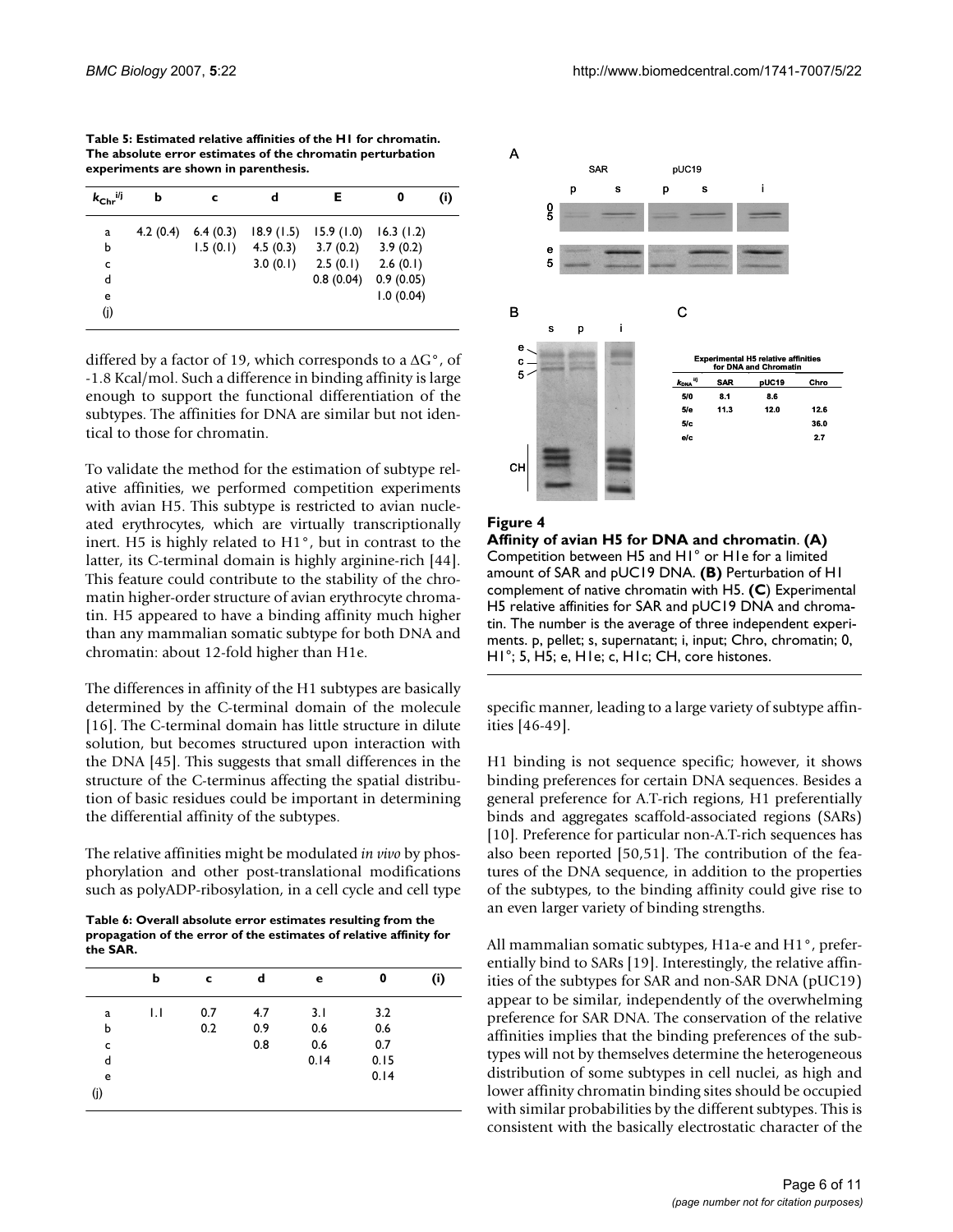interaction of H1 with the DNA; however, the preference of particular subtypes for specific sequences cannot be excluded.

Immunolocalization analysis has shown that H1b,d,e and H1° are heterogeneously distributed in cell nuclei. In contrast, the distribution of H1c is relatively uniform [46,52]. Several observations suggest that the degree of chromatin condensation could differentially affect the affinity of particular subtypes and thus contribute to their heterogeneous distribution. Avian H5 seems to bind to chromatin higher order structures with preference over the H1 subtypes of chicken erythrocytes [53]. Subtypes with preference for heterochromatin have been identified in the dipterans *Chironomus* and *Glyptotendipes* [54,55]. A general effect is provided by core histone acetylation, as it has been shown that the residence time of H1 molecules is shortened in chromatin containing highly acetylated core histones [40], and acetylation is apparently sufficient to decondense chromatin even in the presence of linker histones [56]. The subtypes are also non-randomly distributed with respect to active and inactive chromatin. Actively transcribed sequences are presumably located in less condensed regions of chromatin. Gene expression studies localize H1b in regions of active transcription and H1d and H1e in less active or inactive regions [37,57,58], suggesting the association of the subtypes of high binding affinity with more condensed chromatin and of those of intermediate or low binding affinity with less condensed chromatin.

The affinity of H1 subtypes has been examined by fluorescence recovery after photobleaching in neuroblastoma cells stably expressing N-terminal fusions of GPF to histone H1 subtypes [41]. In spite of the complexities of *in vivo* conditions, in particular, the possible presence of post-translational modifications, these results agree rather well with our *in vitro* estimations for the subtypes H1a,c,d,e and H1°. Only H1b had a higher affinity *in vivo* than *in vitro*. Nuclear localization could have an affect on H1 exchange. It should be noted that in transformed fibroblasts GPF-H1b was localized to heterochromatic regions.

A general conclusion that can be drawn from our results with purified components is that H1 can freely diffuse between chromatin binding sites without the contribution of additional protein factors.

# **Conclusion**

We have devised a competitive assay to estimate the relative affinities of the histone H1 somatic subtypes H1a-e and H1° for purified chromatin fragments (30–35 nucleosomes) in physiological salt (0.14 M NaCl) at constant H1 stoichiometry. H1a was the subtype with the lowest

affinity, H1b and H1c had intermediate affinities and H1d, H1e and H1° the highest affinities. The lowest and the highest affinities differed by a factor of about 19. Such a difference is large enough to suggest that differential affinity could be functionally relevant. The relative affinities of the subtypes for chromatin were equivalent to those estimated for a SAR DNA fragment and a pUC19 fragment of similar length. Avian H5 had a binding affinity ~12-fold higher for DNA and chromatin than H1e. The conservation of the relative affinities of the subtypes for SAR and non-SAR DNA, in spite of a strong preference for SAR sequences, indicates that differential affinity alone cannot be responsible for the heterogeneous distribution of H1 subtypes in cell nuclei.

# **Methods**

# *Preparation of histone H1 subtypes*

H1 subtypes were from rat brain [26,27] and H5 from chicken erythrocytes. H1 and H5 were extracted with 0.35 M NaCl by exchange with carboxymethyl Sephadex, following the method of García-Ramírez et al [59]. The mixture of subtypes was digested with alkaline phosphatase to eliminate small amounts of phosphorylated forms that could be present. H1° was purified by gel-filtration chromatography, according to Böhm et al [60]. The subtypes H1a-e were separated by reverse phase HPLC according to Brown et al [35]. The subtypes were obtained as homogeneous peaks, except H1c and H1d, which largely overlapped; however, pure H1c could be recovered at the end of the eluting peak, while H1d was recovered at the beginning of the peak with 1–2% contaminating H1c.

Before being used in binding experiments, all subtypes were subjected to a denaturation/renaturation cycle by stepwise dialysis from 6 M urea into, successively, 3.0, 1.5, 0.7, 0.3 and 0.0 M urea, in 0.2 M NaCl, 0.01 M phosphate buffer, pH 7. Finally, the proteins were dialysed against 0.14 M NaCl, 0.01 M phosphate buffer, pH 7.0. The concentration of protein was estimated by amino acid analysis.

The H1 subtypes were designated with the alphabetic nomenclature of Seyedin and Kistler [61] and Lennox [24]. The equivalent subtypes in the Albig et al [62] numeric system and in the sequence-based Parseghian et al [46,63] system are the following: H1a (H1.1, H1a), H1b (H1.5, H1S3), H1c (H1.2, H1S1), H1d (H1.3, H1S2), H<sub>1</sub>e (H<sub>1.4</sub>, H<sub>1</sub><sup>s</sup><sub>4</sub>).

### *Preparation of DNA fragments*

A SAR fragment of 657 bp from the histone cluster of *Drosophila melanogaster* was obtained by digestion of p1314 [10] with restriction endonucleases *Kpn*I and *Bam*HI. Another DNA fragment, of 587 bp, was excised from pUC19 by digestion with *Hae*III. Both inserts were sepa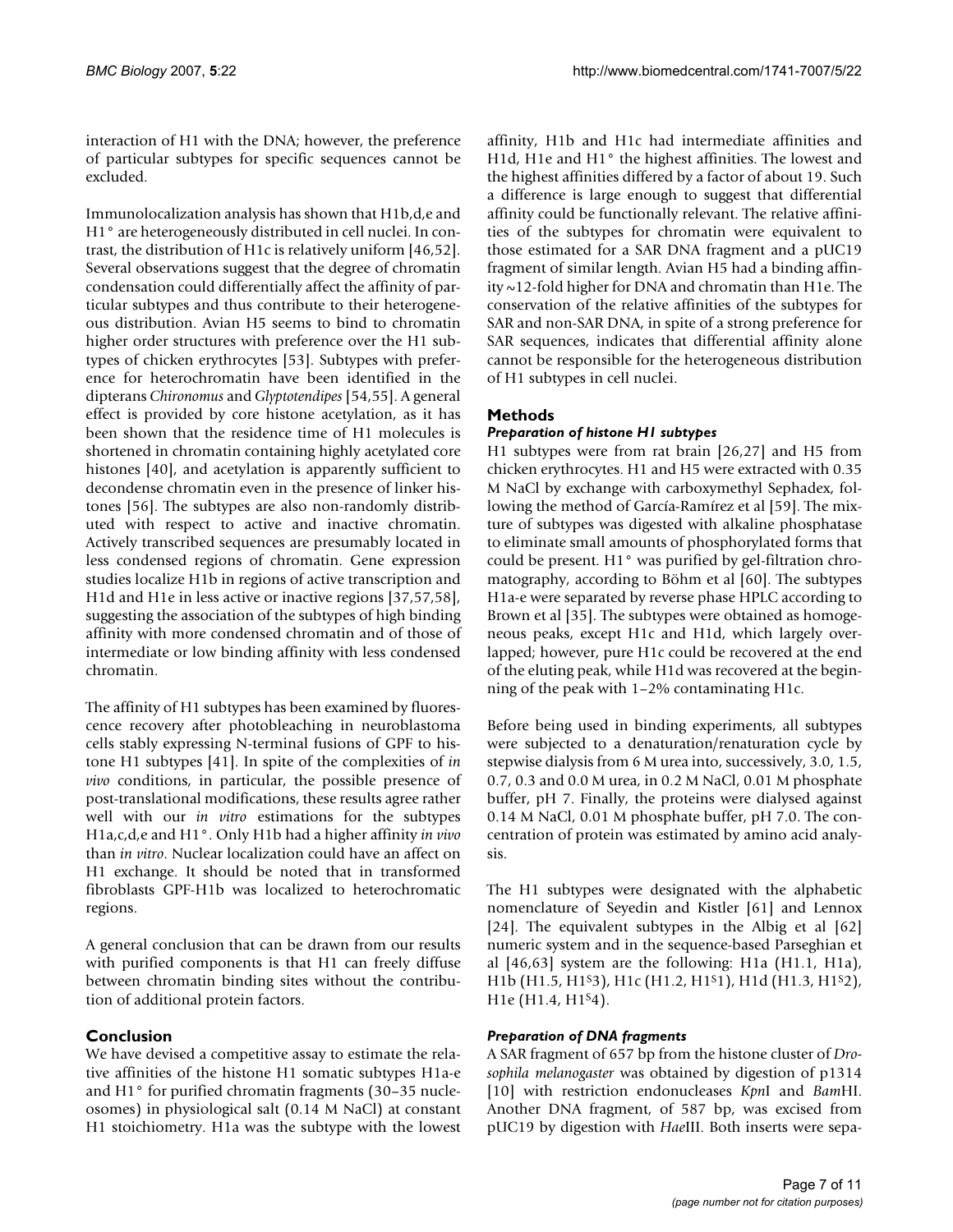rated on agarose gels and electroeluted using a Biotrap chamber (Schleider & Schuell, Dassel, Germany).

#### *Preparation of chromatin fragments*

Nuclei were obtained from livers of adult rats. Livers were homogenized in buffer A (1 M sucrose, 1 mM sodium cacodylate, 25 mM KCl, 0.25 mM spermidine, 0.15 mM spermine, 1 mM EDTA, 1% thiodiglycol, pH 6.5. Nuclei were pelleted by centrifugation through 2 M sucrose at 30000 g for 1 h in buffer A, resuspended in 0.25 M sucrose, 1 mM sodium cacodylate, 25 mM KCl, 0.5 mM spermidine, 0.15 mM spermine, 1% thiodiglycol, 2 mM  $CaCl<sub>2</sub>$ , pH 6.5 and digested with micrococcal nuclease (7.5 U/mg DNA for 30 sec at 37°C). The reaction was stopped with 10 mM EDTA and cooling on ice. Chromatin fragments were extracted by overnight dialysis against 10 mM Tris, 1 mM EDTA, 70 mM NaCl, 0.1 mM PMSF, pH 7.4 The chromatin fragments were concentrated up to 8–16 mg/ml (expressed as DNA concentration) with a Centriper YM-10 and separated by centrifugation at 140000 g on a linear (5–20%) sucrose gradient containing 10 mM Tris, 1 mM EDTA, 70 mM NaCl, 0.1 mM PMSF, pH 7.4 Chromatin fragments of 30–35 nucleosomes were selected for the exchange experiments. The histone composition of the chromatin fractions was analyzed by SDS and acetic acid/urea gel electrophoresis [64]. The level of phosphorylation of the H1 subtypes of purified chromatin was negligible, as shown by the absence of lower mobility bands in urea/acetic acid gel electrophoresis of input chromatin (Figure 3).

#### *Binding assaysCompetition of H1 subtypes for a limited amount of DNA*

The relative affinities of the H1 subtypes for the SAR and the pUC19 were estimated in competition experiments of pairs of subtypes for a limited amount of one of the DNA fragments. A total amount of 1.5 μg of H1 was mixed with 0.5 μg of one of the DNA fragments in a final volume of 90 μl. This weight ratio is equivalent to  $~0.09$  H1 molecules per base pair, or  $\sim$ 3 molecules per DNA binding site (assuming a binding site of 33 base pairs [42]). In general, an approximately 1:1 mixture of the two competing subtypes was used. Experiments where the two subtypes were imbalanced by up to a factor of twelve or with three competing subtypes were also performed. The complexes were prepared by gradient dialysis from 1 M NaCl down to 0.14 M NaCl in 0.01 M phosphate buffer, pH 7.0, 5% glycerol. The complexes were recovered by centrifugation at 14000 g for 10 min. No DNA was left in the supernatants after centrifugation, as shown by ethidium bromide and silver staining. The subtype composition of the complexes and of the free protein left in the supernatants was analysed by PAGE-SDS after staining with Amido Black.

Protein bands were scanned using Model GS-700 Imaging Densitometer (Biorad) and quantified with the program Multyanalyst v.1 (Biorad). DNA was quantified with Gel Doc 1000 (Biorad) gel documentation system and the program Molecular Analyst (Biorad).

# *Analysis of the binding of H1 subtypes to DNA*

Considering the binding equilibriums i+DNA  $\rightleftharpoons$  iDNA and  $j+DNA \rightleftarrows jDNA$ , the relative affinity of the i and j subtypes can be expressed as:

$$
k_{\text{DNA}}^{i/j} = k_{\text{DNA}}^{i}/k_{\text{DNA}}^{j} = \left(\frac{[i\text{DNA}]}{[i]_{\text{free}}^{[DNA]}}\right) / \left(\frac{[j\text{DNA}]}{[DNA]}\right)
$$

In the mixture, the relative affinity does not depend on the concentration of free DNA because it is the same for both equilibriums; the relative affinity therefore becomes:

$$
k_{\text{DNA}}^{i/j} = ([iDNA][j]_{\text{free}})/([jDNA][i]_{\text{free}})
$$

Where the concentration of complexes, [iDNA] and [jDNA], is obtained from the band intensities in the pellets and the concentration of free protein,  $[i]_{\text{free}}$  and  $[j]_{\text{free}}$ , from the band intensities of the supernatants.

#### *Displacement of H1 from chromatin by SAR DNA*

A sample of chromatin containing 20 μg of DNA was incubated in physiological salt for 90 min at 37°C with increasing amounts of a SAR fragment from the *Drosophila* histone cluster. SAR DNA efficiently displaced H1 from chromatin. The complex of H1 with SAR DNA was separated by centrifugation and chromatin bound H1 remaining in the supernatant analyzed by SDS gel electrophoresis. The relative affinity of H1 for chromatin and SAR DNA was estimated with the expression [65]:

$$
[H1Chr]/[Chr]free = kChr/kSAR[H1SAR]/[SAR]free
$$

The concentrations of bound and free chromatin and SAR were calculated from the displacement curve using 198 bp (the nucleosome repeat length) and 33 bp [60] as H1 binding sites in chromatin and SAR DNA, respectively, in order to obtain the molarities of binding sites. The H1 stoichiometry was taken as 0.8 molecules per nucleosome [43]. It was also assumed that [bound H1] $>$  [H1]<sub>free</sub> and, therefore, that all H1 displaced from chromatin was bound to SAR DNA.

#### *Perturbation of the H1 complement of chromatin*

The H1 complement of native chromatin was perturbed by adding an additional amount of a purified H1 subtype. An appropriate amount of the SAR fragment from the *Drosophila* histone cluster was added to keep H1 stoichiometry approximately constant and as a means of having a set of reference relative affinities. The relative affinities of the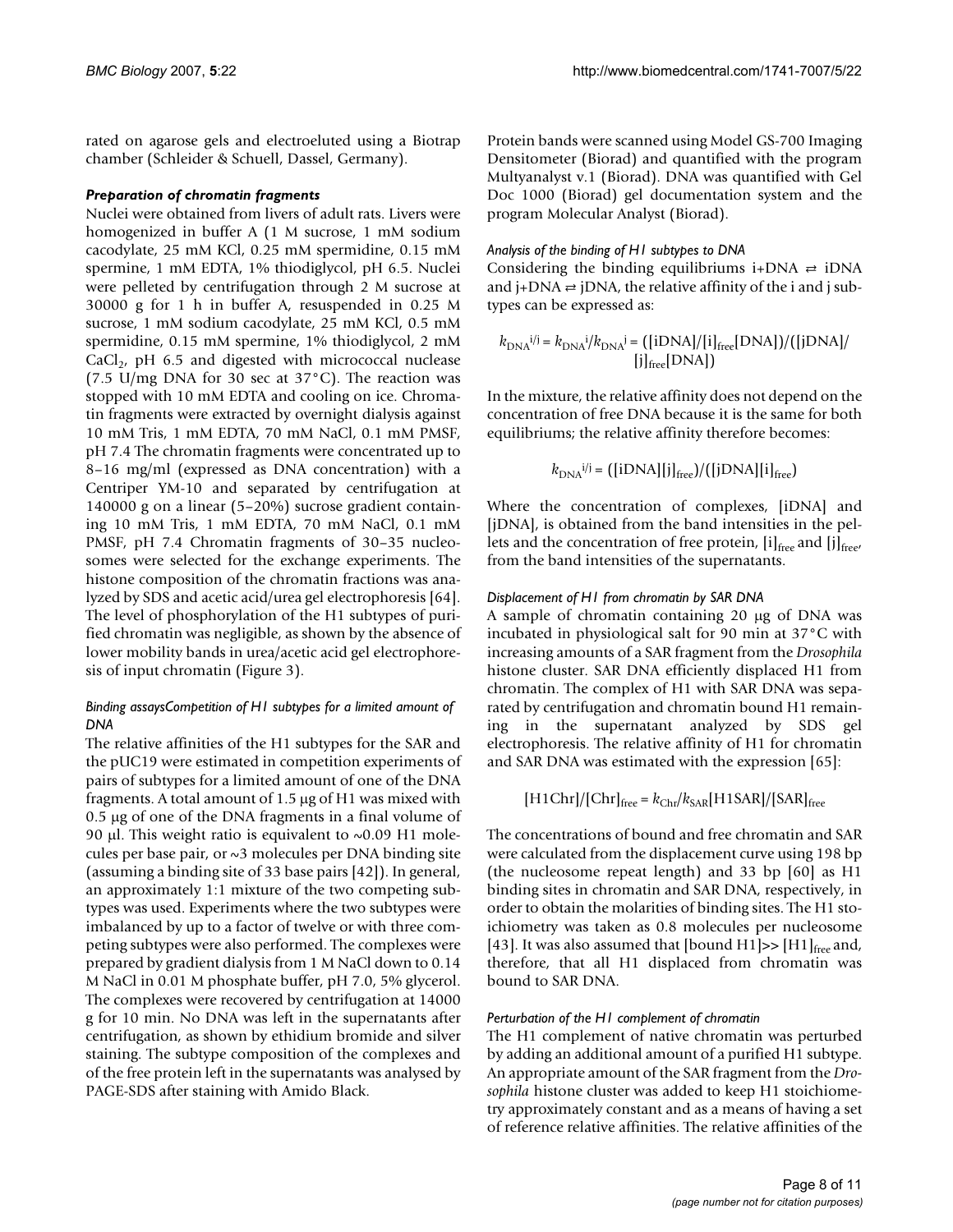H1 subtypes for chromatin were obtained from the distribution of the subtypes between the SAR and the chromatin. The reaction mixture typically consisted in an amount of chromatin containing 30 μg of DNA, ~8 μg of SAR and  $\sim$ 3 μg of one of the purified subtypes. The latter amount corresponds to ~0.4 H1 molecules per nucleosome. The mixture was incubated during 90 min at 37°C in 140 mM NaCl to allow for the exchange of H1 between the chromatin and the SAR binding sites. The exchange reaction was kinetically blocked by passing it through a spundown Sephacryl gel filtration column equilibrated with 10 mM Tris, 1 mM EDTA, pH 7.4. Without salt, no exchange between the chromatin and SAR binding sites was observed, as shown previously for the exchange of H1 between chromatin fragments [38]. The H1-SAR complexes were separated from soluble chromatin by centrifugation at 14 000 g for 10 min. The histone composition of the chromatin and the SAR complex were analyzed by SDS and acetic acid/urea gel electrophoresis. Perturbation experiments with H1a, H1c and H1° were analyzed only by SDS gel electrophoresis. Experiments with H1b, H1d and H1e had to be analyzed by a combination of SDS and urea/acetic acid gel electrophoresis to estimate the contribution of each subtype [64].

# *Binding of H1 subtypes to chromatin in the presence of additional H1 and a SAR fragment*

For a given subtype, i, i+SAR  $\Rightarrow$  iSAR, and i+Chr  $\Rightarrow$  iChr.

The equilibrium expressions are:

$$
k_{\text{SAR}}^i = \frac{[i\text{SAR}]}{[i]_{\text{free}}^[ \text{SAR}]} k_{\text{Chr}}^i = \frac{[i\text{Chr}]}{[i]_{\text{free}}^[ \text{Chr}]}
$$

The relative affinity constant  $k_{\text{Chr}}^i / k_{\text{SAR}}^i$  does not depend on the concentration of free protein,  $[i]_{\text{free}}$  because it is the same for both equilibriums; therefore:

$$
k_{\text{Chr}}{}^{i}/k_{\text{SAR}}{}^{i} = [i\text{Chr}] [S\text{AR}]_{\text{free}}/[i\text{SAR}] [ \text{Chr}]_{\text{free}}
$$

Resolving for  $k_{\text{Chr}}$ <sup>i</sup>:

$$
k_{\text{Chr}}^i = k_{\text{SAR}}^i[\text{iChr}] [\text{SAR}]_{\text{free}}/[\text{iSAR}] [\text{Chr}]_{\text{free}}
$$

The ratio  $[\mathrm{SAR}]_\mathrm{free}/[\mathrm{Chr}]_\mathrm{free}$  is the same for all the equilibrium expressions of the different subtypes present in a given assay; therefore, it cancels out when  $k_{\text{Chr}}$  i is expressed as relative affinity constant with respect to another subtype,  $k_{\text{DNA}}^{i/j}$ :

$$
k_{\text{Chr}}^{ij} = k_{\text{Chr}}^{i}/k_{\text{Chr}}^{j} = k_{\text{SAR}}^{i}([i\text{Chr}]/[i\text{SAR}])/k_{\text{SAR}}^{j}([j\text{Chr}]/[i\text{SAR}]))
$$

 $k_{\text{Chr}}^{ij} = k_{\text{SAR}}^{ij}([i\text{Chr}]/[i\text{SAR}])/([j\text{Chr}]/[j\text{SAR}])$ 

Where the  $k_{SAR}$ <sup>i/j</sup> values have been estimated previously and the [iChr], [jChr], [iSAR] and [jSAR] have been obtained from the intensities of the H1 subtype bands separated by electrophoresis. Six different exchange experiments were performed, adding each time a different subtype. Nine different i/j experimental relative affinities were obtained out of the fifteen possible (i/j being equal to  $i/i$ ).

#### *Estimate of the best values fitting the experimental data*

The redundancy of the experimental data allowed the calculation of the best values for relative affinity. With six different subtypes only five determinations of relative affinity are necessary, provided they include all six subtypes. Of the fifteen possible pairs of subtypes, we examined nine pairs for their relative affinity for the SAR, eight for their relative affinity for the pUC19 and eight for their relative affinity for chromatin. The best values for the apparent relative affinity constants were calculated from the observed values with the application for multiple regression of the EXCEL program. The estimated values were, as usual, those that minimize the average quadratic error. The experimental values of relative affinity had to be logarithmically transformed in order to have a system of linear equations; this meant that once the logarithmic transformation was reversed the upper limit of the errors was slightly different from the lower limit. Wherever indicated, an average of the two error values is given.

# **Authors' contributions**

MO carried out a large part of the experimental work described in this paper. NB prepared the chromatin fragments. AR contributed to the experiments with H5. XM performed the statistical analysis. IP assisted with some competition experiments and helped to draft the manuscript. The project was conceived and jointly supervised by IP and PS.

### **Additional material**

### **Additional file 1**

*DNA data. Band intensities of pellets and supernatants from competition experiments between H1 subtypes for a limited amount of DNA in Microsoft Word format.* Click here for file [\[http://www.biomedcentral.com/content/supplementary/1741-](http://www.biomedcentral.com/content/supplementary/1741-7007-5-22-S1.doc) 7007-5-22-S1.doc]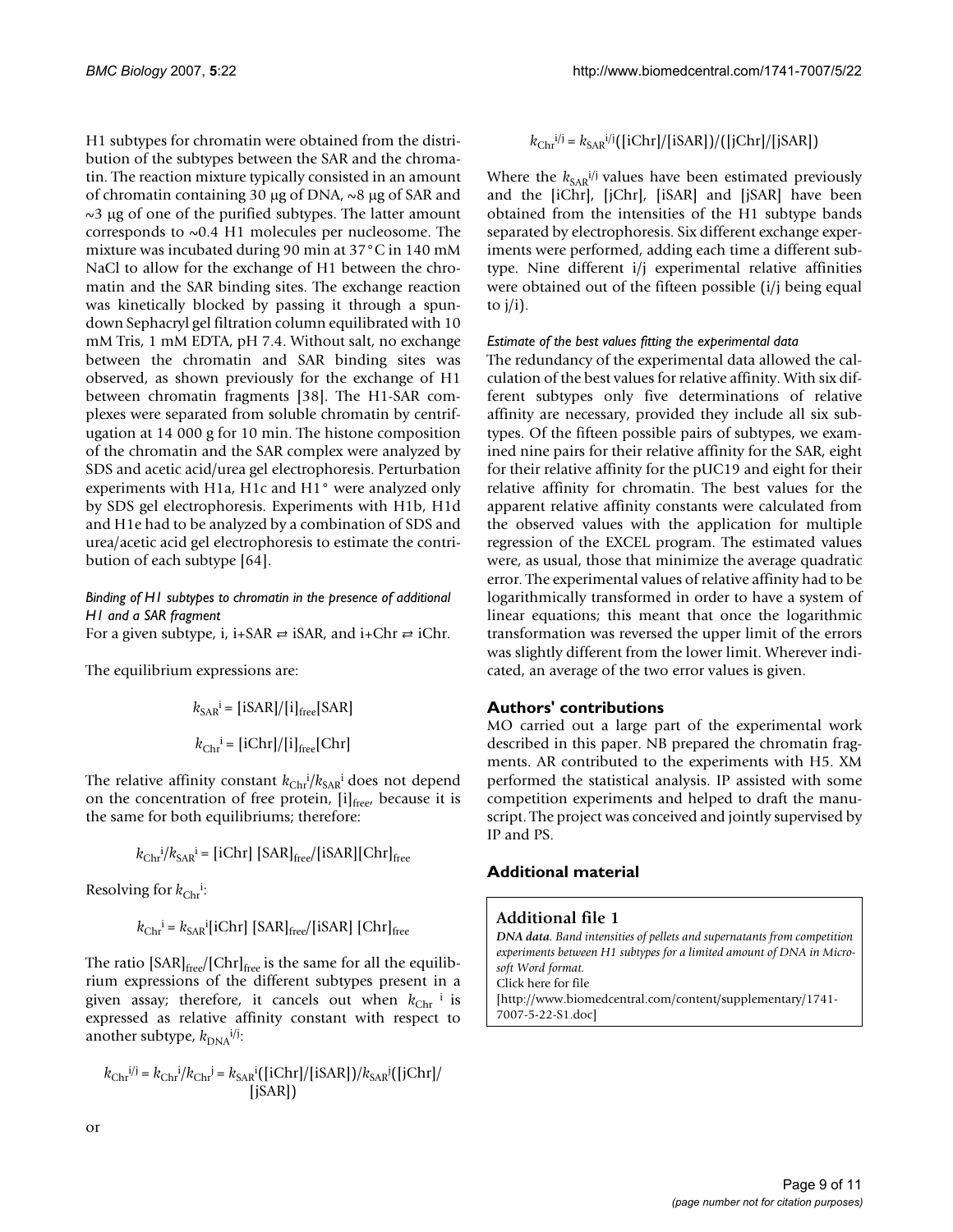#### **Additional file 2**

*Chromatin data. Subtype intensities from H1 complement perturbation experiments in Microsoft Word format.* Click here for file

[\[http://www.biomedcentral.com/content/supplementary/1741-](http://www.biomedcentral.com/content/supplementary/1741-7007-5-22-S2.doc) 7007-5-22-S2.doc]

### **Acknowledgements**

We thank Professor UK Laemmli for generously providing the plasmid p1314 containing the *Drosophila* SAR. This work was supported by the Ministerio de Educación y Ciencia (Spain), Grand BFU2005-02143.

#### **References**

- 1. Zlatanova J, Van Holde K: **[Histone H1 and transcription: still an](http://www.ncbi.nlm.nih.gov/entrez/query.fcgi?cmd=Retrieve&db=PubMed&dopt=Abstract&list_uids=1487502) [enigma?](http://www.ncbi.nlm.nih.gov/entrez/query.fcgi?cmd=Retrieve&db=PubMed&dopt=Abstract&list_uids=1487502)** *J Cell Sci* 1992, **103:**889-895.
- 2. Khochbin S, Wolffe AP: **[Developmentally regulated expression](http://www.ncbi.nlm.nih.gov/entrez/query.fcgi?cmd=Retrieve&db=PubMed&dopt=Abstract&list_uids=7957165) [of linker-histone variants in vertebrates.](http://www.ncbi.nlm.nih.gov/entrez/query.fcgi?cmd=Retrieve&db=PubMed&dopt=Abstract&list_uids=7957165)** *Eur J Biochem* 1994, **225:**501-510.
- 3. Bouvet P, Dimitrov S, Wolffe AP: **Specific regulation of** *Xenopus* **chromosomal 5S rRNA gene transcription** *in vivo* **[by histone](http://www.ncbi.nlm.nih.gov/entrez/query.fcgi?cmd=Retrieve&db=PubMed&dopt=Abstract&list_uids=7926720) [H1.](http://www.ncbi.nlm.nih.gov/entrez/query.fcgi?cmd=Retrieve&db=PubMed&dopt=Abstract&list_uids=7926720)** *Genes Dev* 1994, **8:**1147-1159.
- 4. Shen X, Gorovsky MA: **Linker histone H1 regulates specific gene expression but not global transcription** *in vivo***[.](http://www.ncbi.nlm.nih.gov/entrez/query.fcgi?cmd=Retrieve&db=PubMed&dopt=Abstract&list_uids=8756729)** *Cell* 1996, **86:**475-483.
- 5. Wolffe AP, Khochbin S, Dimitrov S: **[What do linker histones do](http://www.ncbi.nlm.nih.gov/entrez/query.fcgi?cmd=Retrieve&db=PubMed&dopt=Abstract&list_uids=9080775) [in chromatin?](http://www.ncbi.nlm.nih.gov/entrez/query.fcgi?cmd=Retrieve&db=PubMed&dopt=Abstract&list_uids=9080775)** *Bioessays* 1997, **19:**249-255.
- 6. Vermaak D, Steinbach OC, Dimitrov S, Rupp RA, Wolffe AP: **The globular domain of histone H1 is sufficient to direct specific gene repression in early** *Xenopus* **[embryos.](http://www.ncbi.nlm.nih.gov/entrez/query.fcgi?cmd=Retrieve&db=PubMed&dopt=Abstract&list_uids=9560345)** *Curr Biol* 1998, **8:**533-536.
- 7. Lee HL, Archer TK: **[Prolonged glucocorticoid exposure](http://www.ncbi.nlm.nih.gov/entrez/query.fcgi?cmd=Retrieve&db=PubMed&dopt=Abstract&list_uids=9482742) [dephosphorylates histone H1 and inactivates the MMTV pro](http://www.ncbi.nlm.nih.gov/entrez/query.fcgi?cmd=Retrieve&db=PubMed&dopt=Abstract&list_uids=9482742)[moter.](http://www.ncbi.nlm.nih.gov/entrez/query.fcgi?cmd=Retrieve&db=PubMed&dopt=Abstract&list_uids=9482742)** *EMBO J* 1998, **17:**1454-1466.
- 8. Dou Y, Mizzen CA, Abrams M, Allis CD, Gorovsky MA: **Phosphorylation of linker histone H1 regulates gene expression** *in vivo* **[by mimicking H1 removal.](http://www.ncbi.nlm.nih.gov/entrez/query.fcgi?cmd=Retrieve&db=PubMed&dopt=Abstract&list_uids=10549296)** *Mol Cell* 1999, **4:**641-647.
- 9. Koop R, Croce L, Beato M: **Histone H1 enhances synergistic activation of the MMTV promoter in chromatin.** *EMBO J* 2002, **22:**588-599.
- 10. Izaurralde E, Kas E, Laemmli UK: **[Highly preferential nucleation](http://www.ncbi.nlm.nih.gov/entrez/query.fcgi?cmd=Retrieve&db=PubMed&dopt=Abstract&list_uids=2614834) [of histone H1 assembly on scaffold-associated regions.](http://www.ncbi.nlm.nih.gov/entrez/query.fcgi?cmd=Retrieve&db=PubMed&dopt=Abstract&list_uids=2614834)** *J Mol Biol* 1989, **210:**573-585.
- 11. Pennings S, Meersseman G, Bradbury EM: **[Linker histones H1 and](http://www.ncbi.nlm.nih.gov/entrez/query.fcgi?cmd=Retrieve&db=PubMed&dopt=Abstract&list_uids=7937940) [H5 prevent the mobility of positioned nucleosomes.](http://www.ncbi.nlm.nih.gov/entrez/query.fcgi?cmd=Retrieve&db=PubMed&dopt=Abstract&list_uids=7937940)** *Proc Natl Acad Sci USA* 1994, **91:**10275-10279.
- 12. Dimitrov S, Wolffe AP: **Remodeling of somatic nuclei in** *Xenopus laevis* **[egg extracts: molecular mechanisms for the selec](http://www.ncbi.nlm.nih.gov/entrez/query.fcgi?cmd=Retrieve&db=PubMed&dopt=Abstract&list_uids=8918467)[tive release of histones H1 and H1° from chromatin and the](http://www.ncbi.nlm.nih.gov/entrez/query.fcgi?cmd=Retrieve&db=PubMed&dopt=Abstract&list_uids=8918467) [acquisition of transcriptional competence.](http://www.ncbi.nlm.nih.gov/entrez/query.fcgi?cmd=Retrieve&db=PubMed&dopt=Abstract&list_uids=8918467)** *EMBO J* 1996, **15:**5897-5906.
- 13. Lu ZH, Sittman DB, Romanowski P, Leno GH: **Histone H1 reduces the frequency of initiation in** *Xenopus* **[egg extract by limiting](http://www.ncbi.nlm.nih.gov/entrez/query.fcgi?cmd=Retrieve&db=PubMed&dopt=Abstract&list_uids=9571247) [the assembly of prereplication complexes on sperm chroma](http://www.ncbi.nlm.nih.gov/entrez/query.fcgi?cmd=Retrieve&db=PubMed&dopt=Abstract&list_uids=9571247)[tin.](http://www.ncbi.nlm.nih.gov/entrez/query.fcgi?cmd=Retrieve&db=PubMed&dopt=Abstract&list_uids=9571247)** *Mol Biol Cell* 1998, **9:**1163-1176.
- 14. Lu ZH, Xu H, Leno GH: **[DNA replication in quiescent cell](http://www.ncbi.nlm.nih.gov/entrez/query.fcgi?cmd=Retrieve&db=PubMed&dopt=Abstract&list_uids=10588645) [nuclei: regulation by the nuclear envelope and chromatin](http://www.ncbi.nlm.nih.gov/entrez/query.fcgi?cmd=Retrieve&db=PubMed&dopt=Abstract&list_uids=10588645) [structure.](http://www.ncbi.nlm.nih.gov/entrez/query.fcgi?cmd=Retrieve&db=PubMed&dopt=Abstract&list_uids=10588645)** *Mol Biol Cell* 1999, **10:**4091-4106.
- 15. Hartman PG, Chapman GE, Moss T, Bradbury EM: **[Studies on the](http://www.ncbi.nlm.nih.gov/entrez/query.fcgi?cmd=Retrieve&db=PubMed&dopt=Abstract&list_uids=908338) [role and mode of operation of the very-lysine-rich histone](http://www.ncbi.nlm.nih.gov/entrez/query.fcgi?cmd=Retrieve&db=PubMed&dopt=Abstract&list_uids=908338) H1 in eukaryote chromatin. The three structural regions of [the histone H1 molecule.](http://www.ncbi.nlm.nih.gov/entrez/query.fcgi?cmd=Retrieve&db=PubMed&dopt=Abstract&list_uids=908338)** *Eur J Biochem* 1977, **77:**45-51.
- 16. Hendzel MJ, Lever MA, Crawford E, Th'ng JP: **The C-terminal domain is the primary determinant of histone H1 binding to chromatin** *in vivo* **[.](http://www.ncbi.nlm.nih.gov/entrez/query.fcgi?cmd=Retrieve&db=PubMed&dopt=Abstract&list_uids=14985337)** *J Biol Chem* 2004, **279:**20028-20034.
- 17. Allan J, Mitchell T, Harborne N, Bohm L, Crane-Robinson C: **[Roles](http://www.ncbi.nlm.nih.gov/entrez/query.fcgi?cmd=Retrieve&db=PubMed&dopt=Abstract&list_uids=3458926) [of H1 domains in determining higher order chromatin struc](http://www.ncbi.nlm.nih.gov/entrez/query.fcgi?cmd=Retrieve&db=PubMed&dopt=Abstract&list_uids=3458926)[ture and H1 location.](http://www.ncbi.nlm.nih.gov/entrez/query.fcgi?cmd=Retrieve&db=PubMed&dopt=Abstract&list_uids=3458926)** *J Mol Biol* 1986, **187:**591-601.
- 18. Lu X, Hansen JC: **[Identification of specific functional sub](http://www.ncbi.nlm.nih.gov/entrez/query.fcgi?cmd=Retrieve&db=PubMed&dopt=Abstract&list_uids=14668337)[domains within the linker histone H10 C-terminal domain.](http://www.ncbi.nlm.nih.gov/entrez/query.fcgi?cmd=Retrieve&db=PubMed&dopt=Abstract&list_uids=14668337)** *J Biol Chem* 2004, **279:**8701-8707.
- 19. Roque A, Orrego M, Ponte I, Suau P: **[The preferential binding of](http://www.ncbi.nlm.nih.gov/entrez/query.fcgi?cmd=Retrieve&db=PubMed&dopt=Abstract&list_uids=15562002) [histone H1 to DNA scaffold-associated regions is deter](http://www.ncbi.nlm.nih.gov/entrez/query.fcgi?cmd=Retrieve&db=PubMed&dopt=Abstract&list_uids=15562002)[mined by its C-terminal domain.](http://www.ncbi.nlm.nih.gov/entrez/query.fcgi?cmd=Retrieve&db=PubMed&dopt=Abstract&list_uids=15562002)** *Nucleic Acids Res* 2004, **32:**6111-6119.
- 20. Widlak P, Kalinowska M, Parseghian MH, Lu X, Hansen JC, Garrard WT: **[The histone H1 C-terminal domain binds to the apop](http://www.ncbi.nlm.nih.gov/entrez/query.fcgi?cmd=Retrieve&db=PubMed&dopt=Abstract&list_uids=15910001)[totic nuclease, DNA fragmentation factor \(DFF40/CAD\) and](http://www.ncbi.nlm.nih.gov/entrez/query.fcgi?cmd=Retrieve&db=PubMed&dopt=Abstract&list_uids=15910001) [stimulates DNA cleavage.](http://www.ncbi.nlm.nih.gov/entrez/query.fcgi?cmd=Retrieve&db=PubMed&dopt=Abstract&list_uids=15910001)** *Biochemistry* 2005, **44:**7871-7878.
- 21. Hale TK, Contreras A, Morrison AJ, Herrera RE: **Phosphorylation of the linker histone H1 by CDK regulates its binding to HP1**α**[.](http://www.ncbi.nlm.nih.gov/entrez/query.fcgi?cmd=Retrieve&db=PubMed&dopt=Abstract&list_uids=16762841)** *Mol Cell* 2006, **22:**693-699.
- 22. Panyim S, Chalkley R: **[A new histone found only in mammalian](http://www.ncbi.nlm.nih.gov/entrez/query.fcgi?cmd=Retrieve&db=PubMed&dopt=Abstract&list_uids=5391215) [tissues with little cell division.](http://www.ncbi.nlm.nih.gov/entrez/query.fcgi?cmd=Retrieve&db=PubMed&dopt=Abstract&list_uids=5391215)** *Biochem Biophys Res Commun* 1969, **37:**1042-1049.
- 23. Bucci LR, Brock WA, Meistrich ML: **[Distribution and synthesis of](http://www.ncbi.nlm.nih.gov/entrez/query.fcgi?cmd=Retrieve&db=PubMed&dopt=Abstract&list_uids=7106196) [histone 1 subfractions during spermatogenesis in the rat.](http://www.ncbi.nlm.nih.gov/entrez/query.fcgi?cmd=Retrieve&db=PubMed&dopt=Abstract&list_uids=7106196)** *Exp Cell Res* 1982, **140:**111-118.
- 24. Lennox RW: **[Differences in evolutionary stability among](http://www.ncbi.nlm.nih.gov/entrez/query.fcgi?cmd=Retrieve&db=PubMed&dopt=Abstract&list_uids=6706958) [mammalian H1 subtypes. Implications for the roles of H1](http://www.ncbi.nlm.nih.gov/entrez/query.fcgi?cmd=Retrieve&db=PubMed&dopt=Abstract&list_uids=6706958) [subtypes in chromatin.](http://www.ncbi.nlm.nih.gov/entrez/query.fcgi?cmd=Retrieve&db=PubMed&dopt=Abstract&list_uids=6706958)** *J Biol Chem* 1984, **259:**669-672.
- 25. Tanaka M, Hennebold JD, Macfarlane J, Adashi EY: **[A mammalian](http://www.ncbi.nlm.nih.gov/entrez/query.fcgi?cmd=Retrieve&db=PubMed&dopt=Abstract&list_uids=11171391) [oocyte-specific linker histone gene H1oo: homology with the](http://www.ncbi.nlm.nih.gov/entrez/query.fcgi?cmd=Retrieve&db=PubMed&dopt=Abstract&list_uids=11171391) genes for the oocyte-specific cleavage stage histone (CS-H1) [of sea urchin and the B4/H1M histone of the frog.](http://www.ncbi.nlm.nih.gov/entrez/query.fcgi?cmd=Retrieve&db=PubMed&dopt=Abstract&list_uids=11171391)** *Development* 2001, **128:**655-664.
- 26. Khochbin S: **Histone H1 diversity: bridging regulatory signals to linker histone function.** *Gene* 2001, **27:**11-12.
- 27. Lennox RW, Oshima RG, Cohen LH: **[The H1 histones and their](http://www.ncbi.nlm.nih.gov/entrez/query.fcgi?cmd=Retrieve&db=PubMed&dopt=Abstract&list_uids=7068681) [interphase phosphorylated states in differentiated and undif](http://www.ncbi.nlm.nih.gov/entrez/query.fcgi?cmd=Retrieve&db=PubMed&dopt=Abstract&list_uids=7068681)ferentiated cell lines derived from murine teratocarcinomas.** *J Biol Chem* 1982, **257:**5183-5189.
- 28. Hall JM, Cole RD: **[Modulation in proportions of H1 histone sub](http://www.ncbi.nlm.nih.gov/entrez/query.fcgi?cmd=Retrieve&db=PubMed&dopt=Abstract&list_uids=4092037)[fractions by differential changes in synthesis and turnover](http://www.ncbi.nlm.nih.gov/entrez/query.fcgi?cmd=Retrieve&db=PubMed&dopt=Abstract&list_uids=4092037) [during butyrate treatment of neuroblastoma cells.](http://www.ncbi.nlm.nih.gov/entrez/query.fcgi?cmd=Retrieve&db=PubMed&dopt=Abstract&list_uids=4092037)** *Biochemistry* 1985, **24:**7765-7771.
- 29. Domínguez V, Piña B, Suau P: **[Histone H1 subtype synthesis in](http://www.ncbi.nlm.nih.gov/entrez/query.fcgi?cmd=Retrieve&db=PubMed&dopt=Abstract&list_uids=1638979) [neurons and neuroblasts.](http://www.ncbi.nlm.nih.gov/entrez/query.fcgi?cmd=Retrieve&db=PubMed&dopt=Abstract&list_uids=1638979)** *Development* 1992, **115:**181-185.
- 30. Liao LW, Cole RD: **[Differences among fractions of H1 histones](http://www.ncbi.nlm.nih.gov/entrez/query.fcgi?cmd=Retrieve&db=PubMed&dopt=Abstract&list_uids=7275970) [in their interactions with linear and superhelical DNA: circu](http://www.ncbi.nlm.nih.gov/entrez/query.fcgi?cmd=Retrieve&db=PubMed&dopt=Abstract&list_uids=7275970)[lar dichroism.](http://www.ncbi.nlm.nih.gov/entrez/query.fcgi?cmd=Retrieve&db=PubMed&dopt=Abstract&list_uids=7275970)** *J Biol Chem* 1981, **256:**10124-10128.
- 31. Khadake JR, Manchanahalli R, Rao MRS: **[DNA- and chromatin](http://www.ncbi.nlm.nih.gov/entrez/query.fcgi?cmd=Retrieve&db=PubMed&dopt=Abstract&list_uids=7495811)[condensing properties of rat testes H1a and H1t compared](http://www.ncbi.nlm.nih.gov/entrez/query.fcgi?cmd=Retrieve&db=PubMed&dopt=Abstract&list_uids=7495811) to those of rat liver H1bdec; H1t is a poor condenser of chro[matin.](http://www.ncbi.nlm.nih.gov/entrez/query.fcgi?cmd=Retrieve&db=PubMed&dopt=Abstract&list_uids=7495811)** *Biochemistry* 1995, **34:**15792-15801.
- 32. Talasz H, Sapojnikova N, Helliger W, Linder H, Puschendorf B: *In vitro* **[binding of H1 histone subtypes to nucleosomal organ](http://www.ncbi.nlm.nih.gov/entrez/query.fcgi?cmd=Retrieve&db=PubMed&dopt=Abstract&list_uids=9822702)[ized mouse mammary tumor virus long terminal repeat pro](http://www.ncbi.nlm.nih.gov/entrez/query.fcgi?cmd=Retrieve&db=PubMed&dopt=Abstract&list_uids=9822702)[motor.](http://www.ncbi.nlm.nih.gov/entrez/query.fcgi?cmd=Retrieve&db=PubMed&dopt=Abstract&list_uids=9822702)** *J Biol Chem* 1998, **273:**32236-32243.
- 33. Gunjan A, Alexander BT, Sittman DB, Brown DT: **[Effects of histone](http://www.ncbi.nlm.nih.gov/entrez/query.fcgi?cmd=Retrieve&db=PubMed&dopt=Abstract&list_uids=10608862) [H1 variant overexpression on chromatin structure.](http://www.ncbi.nlm.nih.gov/entrez/query.fcgi?cmd=Retrieve&db=PubMed&dopt=Abstract&list_uids=10608862)** *J Biol Chem* 1999, **274:**37950-37956.
- 34. Ponte I, Vidal-Taboada JM, Suau P: **[Evolution of the H1 histone](http://www.ncbi.nlm.nih.gov/entrez/query.fcgi?cmd=Retrieve&db=PubMed&dopt=Abstract&list_uids=9615451) [class: evidence for the functional differentiation of the sub](http://www.ncbi.nlm.nih.gov/entrez/query.fcgi?cmd=Retrieve&db=PubMed&dopt=Abstract&list_uids=9615451)[types.](http://www.ncbi.nlm.nih.gov/entrez/query.fcgi?cmd=Retrieve&db=PubMed&dopt=Abstract&list_uids=9615451)** *Mol Biol Evol* 1998, **15:**702-708.
- 35. Brown DT, Alexander BT, Sittman AB: **[Differential effect of H1](http://www.ncbi.nlm.nih.gov/entrez/query.fcgi?cmd=Retrieve&db=PubMed&dopt=Abstract&list_uids=8602362) [variant overexpression on cell cycle progression and gene](http://www.ncbi.nlm.nih.gov/entrez/query.fcgi?cmd=Retrieve&db=PubMed&dopt=Abstract&list_uids=8602362) [expression.](http://www.ncbi.nlm.nih.gov/entrez/query.fcgi?cmd=Retrieve&db=PubMed&dopt=Abstract&list_uids=8602362)** *Nucleic Acids Res* 1996, **24:**486-493.
- 36. Steinbach OC, Wolffe AP, Rupp RA: **Somatic linker histones cause loss of mesodermal competence in** *Xenopus* **[.](http://www.ncbi.nlm.nih.gov/entrez/query.fcgi?cmd=Retrieve&db=PubMed&dopt=Abstract&list_uids=9311783)** *Nature* 1997, **389:**395-399.
- 37. Alami R, Fan Y, Pack S, Sonbuchner TM, Besse A, Lin Q, Greally JM, Skoultchi AI, Bouhassira EE: **Mammalian linker-histone subtypes differentially affect gene expression** *in vivo* **.** *Proc Natl Acad Sci USA* 2006, **100:**5920-5925.
- Caron F, Thomas JO: [Exchange of histone H1 between seg](http://www.ncbi.nlm.nih.gov/entrez/query.fcgi?cmd=Retrieve&db=PubMed&dopt=Abstract&list_uids=7277492)**[ments of chromatin.](http://www.ncbi.nlm.nih.gov/entrez/query.fcgi?cmd=Retrieve&db=PubMed&dopt=Abstract&list_uids=7277492)** *J Mol Biol* 1981, **146:**513-537.
- 39. Lever MA, Th'ng JPH, Sun X, Hendzel MJ: **[Rapid exchange of his](http://www.ncbi.nlm.nih.gov/entrez/query.fcgi?cmd=Retrieve&db=PubMed&dopt=Abstract&list_uids=11130728)[tone H1.1 on chromatin in living human cells.](http://www.ncbi.nlm.nih.gov/entrez/query.fcgi?cmd=Retrieve&db=PubMed&dopt=Abstract&list_uids=11130728)** *Nature* 2000, **408:**873-876.
- Misteli T, Gunjam A, Hock R, Bustin M, Brown DT: [Dynamic bind](http://www.ncbi.nlm.nih.gov/entrez/query.fcgi?cmd=Retrieve&db=PubMed&dopt=Abstract&list_uids=11130729)**[ing of histone H1 to chromatin in living cells.](http://www.ncbi.nlm.nih.gov/entrez/query.fcgi?cmd=Retrieve&db=PubMed&dopt=Abstract&list_uids=11130729)** *Nature* 2000, **408:**877-881.